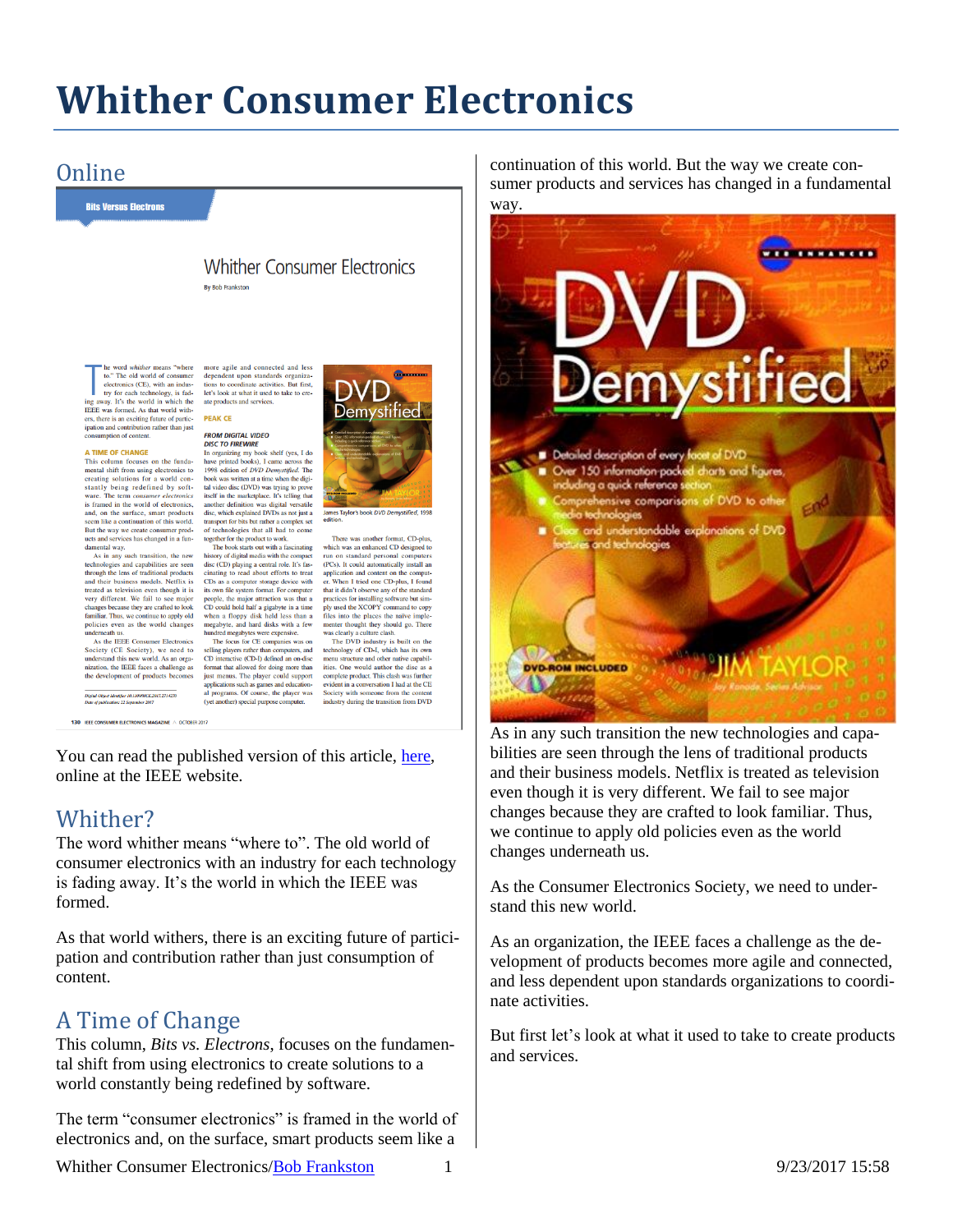## Peak CE DVD to Firewire

In organizing my book shelf (yes, I do have printed books) I came across the 1998 edition of DVD Demystified. The book was written at a time when the Digital Video Disc was trying to prove itself in the marketplace.

It's telling that another definition was Digital Versatile Disc which explained DVDs as not just a transport for bits but rather a complex set of technologies that all had to come together for the product to work.

The book starts out with a fascinating history of digital media with Compact Disc (CD) playing a central role. It's fascinating to read about efforts to treat CDs as a computer storage device with its own file system format. For computer people the major attraction was that a CD could hold half a gigabyte in a time when a floppy disc held less than a megabyte and hard discs with a few hundred megabytes were expensive.

The focus for consumer electronics companies was on selling players rather than computers and CD-I (CD Interactive) defined an on-disc format that allowed for doing more than just menus. The player could support applications such as games and educational programs. Of course, the player was (yet another) special purpose computer.

There was another "format", CD-Plus which was an enhanced CD designed to run on standard personal computers. It could automatically install an application and content on the computer. When I tried one CD Plus disc I found that it didn't observe any of the standard practices for installing software but simply used the XCOPY command to copy files into the places the naïve implementer thought they should go. There was clearly a culture clash.

The DVD industry is built on the technology of CD-I (CD Interactive). CD-I has its own menu structure and other native capabilities. One would author the disc as a complete product.

This clash was further evident in a conversation I had at CES with someone from the content industry during the transition from DVD to higher capacity formats (HD-DVD and Blu-ray). To me the transition was simply one of increased capacity but to the industry each format was a completely different product. The idea of each disc format being a product fit very well into the traditional modeling of selling movies in boxes that had developed during the era of VHS. (VHS having its own history of industry battles and trauma).

This was also the era when IEEE-1394 (Firewire) was vying for adoption. For software people, it was simply a

high-performance network technology but for the traditional CE companies it was the basis for a new line of connected devices. One would be able to buy a Firewire disc drive and use the menu structure presented on a television screen to choose what to play and to manage the media files while respecting the copy protection rules. These rules could limit the number of times the content was played, among other restrictions.

These policies were added at the behest of the stakeholders from the content industries. Such policies add an additional level of complexity in limiting participation to those who are willing to sign very restrictive agreements. Such policies make it difficult to evolve the technology.

This is part of the reason I felt that Firewire was doomed from the beginning and I watched as it played itself out. Each year at CES there were incremental improvements including players that implemented file systems and allowed one to configure multiple devices much like one plugged components together in the early days of Hi-Fi.

The copy protection rules are a case in point. They were added at the instance of the content owners. Building such smarts into the network limit its ability to evolve beyond the initial design point and use cases.

Some of the problems were evident when I attempted to take advantage of the smarts of 1394 and tried to share devices between two PCs. I watched as a camera was shared by two PCs each seeing alternate scan lines. I couldn't control which PC owned which disc drive. It was outside the use cases built into the protocol.

1394 worked passably for using peripherals on a single PC but the extra complexity made it expensive. The protocol also defined very tight response times that limited the length to about six meters. (OK, 18 feet for those who like spurious precision).

#### USB, SCSI etc.

USB competed with 1394 but was designed by software people as a simple replacement for the serial port on computers. I was in the Windows 95 group at the time so I watched as it came into its own. The goal was to keep it simple to use and inexpensive. It had some useful features such as the ability to automatically identify each device.

But it also suffered from being smart. It had synchronous modes for time sensitive devices that limit the number of active devices the (then) high speed 10 megabits per second wire could support. (yet another example of solving problems in the network)

Devices were organized into class hierarchies and each one needed a special drive to work thus creating opportunities

Whither Consumer Electronics[/Bob Frankston](http://frankston.com/public) 2 9/23/2017 15:58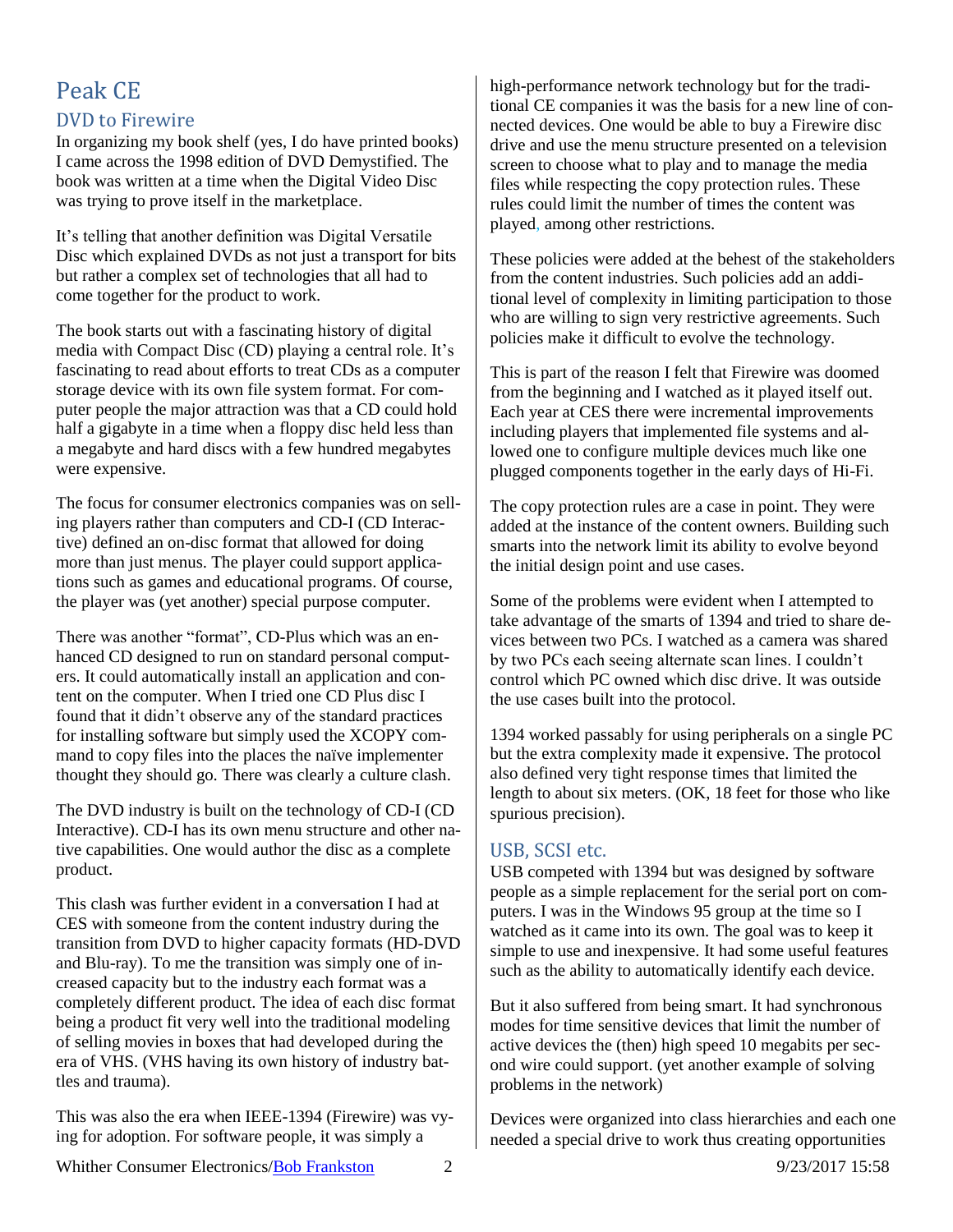for failure. It took years to work out successive versions of the protocols. That process was slowed by the need for each hub to support the necessary version of the software. Even today I still face challenges with my USB 3 devices.

At the time, I was working on home networking becoming familiar with the power of the strict separation of packets from their purpose. The many different wiring protocols such as IDE and SCSI were all essentially packet protocols limited by their design points and their stakeholders.

USB has survived, even thrived because it was able to evolve past its original design point.

Today USB has become the de facto standard for powering consumer devices even though it was initially forbidden. This is an example of expanding the use case. Building on what is already available is a powerful dynamic. Instead of developing a new standard, it's easier to agree on an existing one even if in this case it was only an accidental property of the need to power computer peripherals. In return, the accidental adoption of USB for power created a large enough market to invest in USB-C which allows for software-based negotiation of power using the smart chip within the cable.

Building on accidental properties such as USB for power also has its risks. USB as a way to connect devices to a single PC had its own accidental property – security by physical connection. Implicitly trusting peripherals just because they are physically connected has become a vector for attacks.

The relationships were defined by the physical cable. This limits its reach and flexibility. The need for special drivers also adds failure modes.

It has become much easier to connect to printers on a local network though home users may still prefer USB because it's still simpler to use wires. At some point, we'll just be able to say "that printer" and not worry about installing drivers and other spurious complexity.

#### Peaking

I consider DVD and USB as part of classic consumer electronics with value being created using technology and, in particular, electronics.

The technologies have continued to advance so it seems as if consumer electronics is just moving forward but the value is now being created using software and is not dependent upon any particular technology. Generic connectivity, IP connectivity in particular, has enabled one to create solutions without depending on new technology.

Conversely new technologies can be developed on their own, such as USB-C, without requiring new software. Later software can take advantage of the new opportunities.

This is not about the Internet *per se* but rather the idea behind the Internet – the ability to use software to program around obstacles and to rapidly iterate as we learn from experience.

## $E$ lectrons  $\rightarrow$  Bits

## A World of Software

Just to give a sense of how different the world of bits is think about buying a product from Amazon. The products are stocked in multiple warehouse and shipped from the closest one. This is similar to the technique of caching in software.

In 1998, my mother asked me to send a toy from NY to her grandson in Seattle. Instead of shipping the physical object I simply send the part number to my brother who then bought the identical toy in Seattle. The key is in understanding that the toy he bought in Seattle is indeed the same toy *for this purpose.* Our ability to effect results by simply rebinding identifiers is part of what makes software so very different from the world of physical objects composed of items or changes that require transfer of electrons.

In some ways, this transition is akin to the shift from the days of factories powered by big steam engines or waterfalls with power transmitted by belts and pulleys to a world in which we could simply route electrons around and manage it all with hardwired control logic. Electronics gave us the ability to perform miracles such as creating a television broadcast industry with microsecond coordination around the world. No wonder the IEEE grew to be such a large organization.

The world has changed again. Products are created merely by manipulating rules, AKA using software. There is still a role for complex hardware as in the chips we use to build computers and devices. But now the relationship between applications and particular hardware has been loosened or in many cases eliminated entirely.

With software, we can define relationships abstractly as with the part number for the toy truck.

#### APIs

APIs, or Application Program Interfaces, are becoming the norm for providing services using web-based protocols. As with the web the relationship between the client and the provider is stateless, assuring a degree of decoupling thus allowing rapid innovation with only limited dependencies.